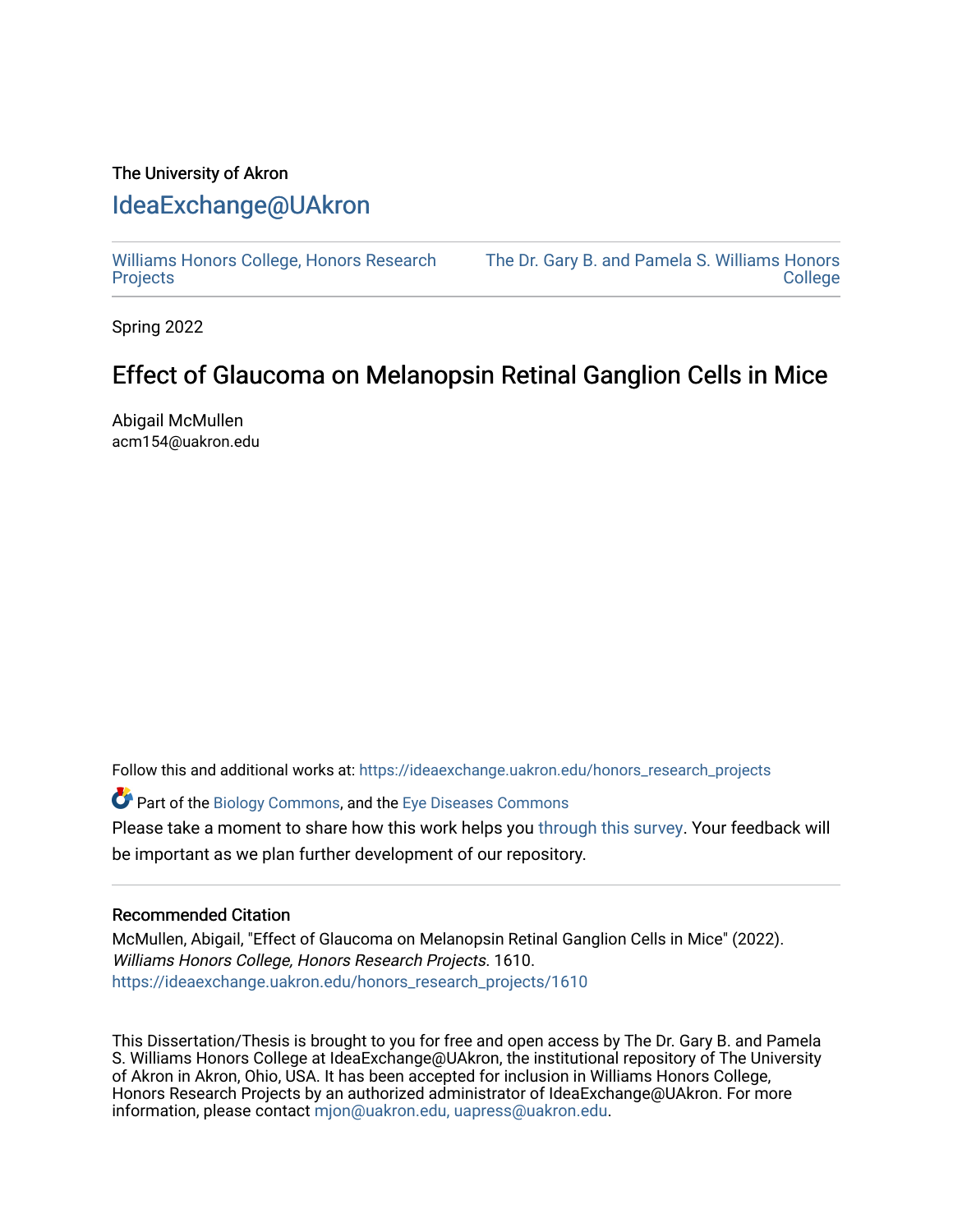Effect of Glaucoma on Melanopsin Retinal Ganglion Cells in Mice Honors Research Project Abigail McMullen

#### **Abstract**

Within the mammalian retina, there are melanopsin-containing ganglion cells. These intrinsically photoreceptive cells help control behavioral aspects of vision as well as to aid in circadian rhythms. In this project, it will be determined whether or not glaucoma has an effect on these cells, and what that effect is, from different points in the disease. Glaucoma is an eye disease that damages the retinal ganglion cells and eventually causes them to die, also it can be linked to irregular circadian rhythm. Many techniques will be used to prepare this project but computer imaging will be the primary method for determining the effect glaucoma has on these cells. Computer imaging will be used to to trace neurons in control and experimental mice retinal ganglion cells. In addition to tracing, the method will be used to measure soma size of the neuron, the sum of its dendritic lengths, the dendritic field size, and the diameter of the dendritic field, in both groups in order to then run statistical data analysis and compare the results to see if glaucoma truly does have a significant effect on melanopsin retinal ganglion cells in mice.

# **Introduction**

Glaucoma is an eye disease that damages the optic nerve and is present in 3 million Americans, acting as the second largest cause of vision loss and blindness (Vision Health Initiative, 2020) . For people that have glaucoma, about 50% of them are completely unaware -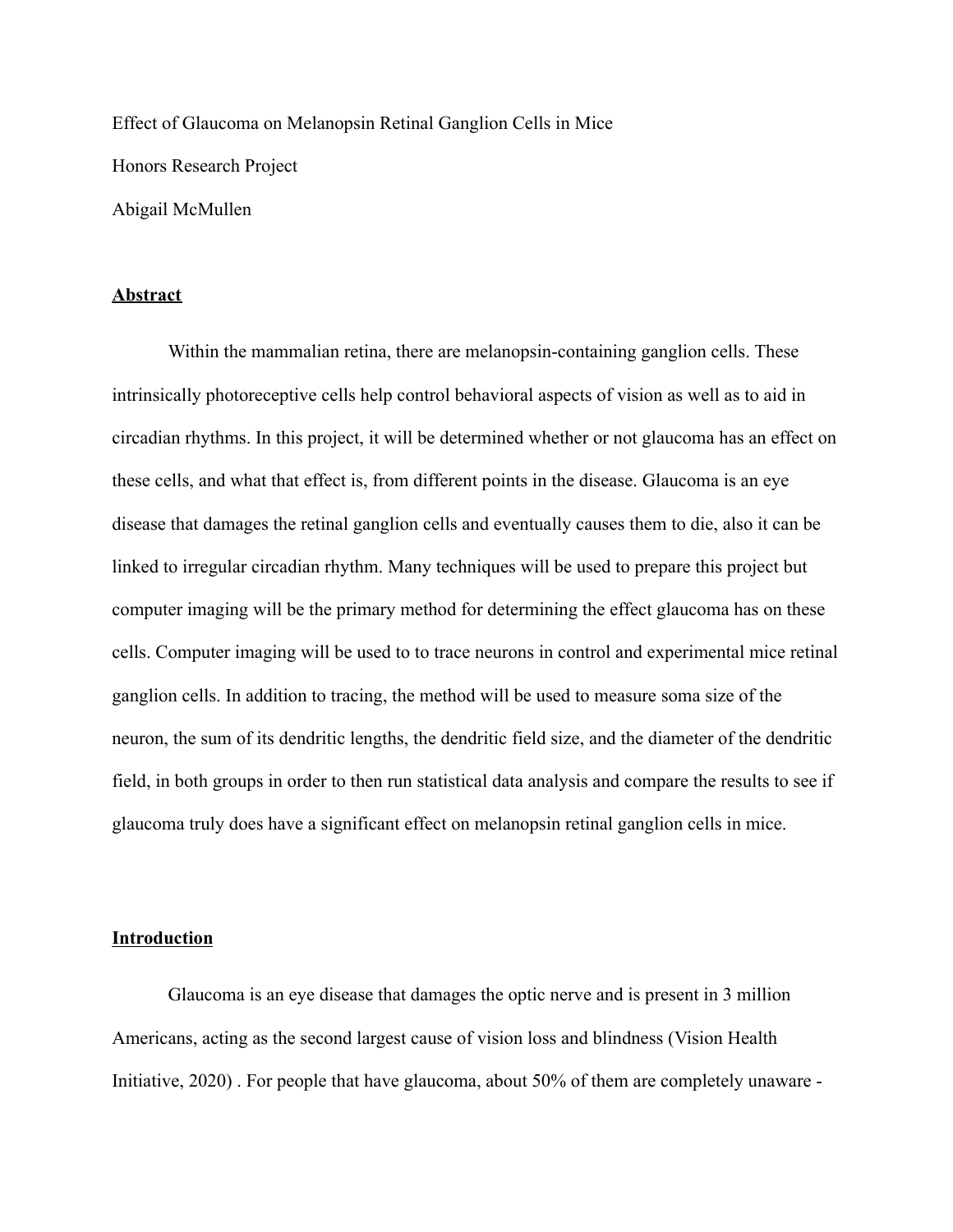this is because there are not typically any early symptoms so it is a very hard thing to catch (ibid). This disease damages the retinal ganglion cells and eventually causes them to die. Most cases of glaucoma are identified by an increase in intraocular pressure (IOP) as well as the axon layer of the retina changing (Shou et al., 2003). The elevation of IOP from glaucoma has been studied to show optic nerve fiber and retinal ganglion cell degeneration (Shou et al., 2003). The process of transporting materials from an axon to the cell body is called retrograde axonal transport. When the IOP levels are increased, this process is blocked which causes neurotrophin deprivation (Nickells, 1996). This hindrance of this transport leads to less neurotrophic factors in the retina, leading to death of retinal ganglion cells via apoptosis, and furthering the progression of the glaucoma disease (Claes et al., 2019).

Within the retina, there are many different kinds of retinal ganglion cells that could be damaged due to glaucoma. In this review, the focus is how glaucoma affects the photosensitive ganglion cells. These cells are important because they have melanopsin, their own photopigment used in a signaling cascade activation, which allows them to interact and respond to light without the presence of the rod and cone receptors as well as aid in the circadian rhythm cycle by opening up cation channels in the membrane (Sanes and Masland, 2015). In other words, these ganglion cells act as photoreceptors that are critically important in the cascade of phototransduction as well as the retinal photoentrainment pathway (Rollag et al., 2003). When these ganglion cells are damaged from glaucoma, their dendrites are shortened and do not function as they should, causing ongoing neurodegeneration which can lead to blindness (Agostinone and Polo, 2015). Many recent studies have been looked at to see the influence that these melanopsin ganglion cells have on behavioral functions such as contrast detection, color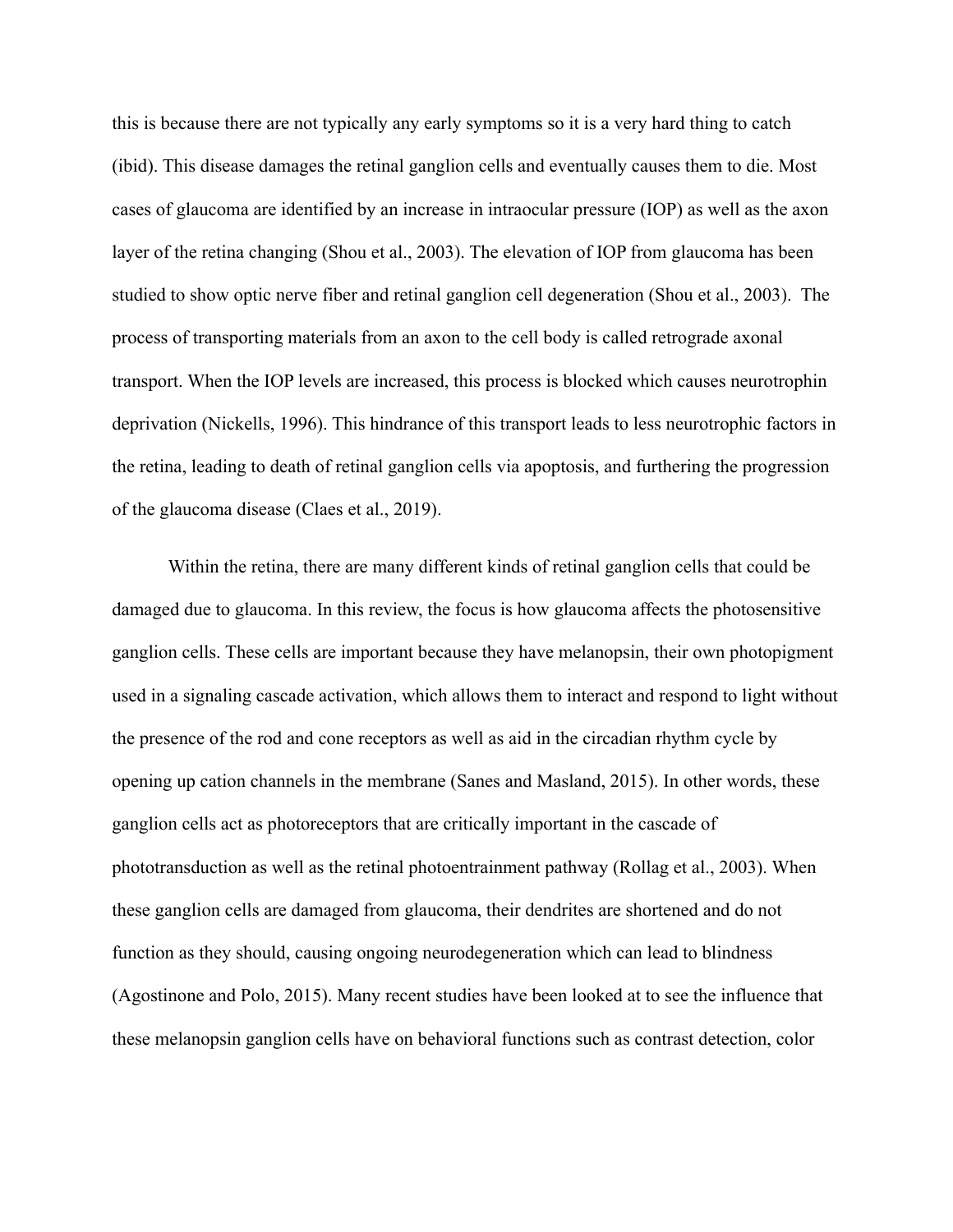discrimination, the enhancement of environmental scenes, and brightness perception (Sondereker et al. 2020).

It is important to use subjects that will correlate to human studies and future research. There are six different types of known melanopsin ganglion cells, M1-M6, in mice, and four in human retains, M1-M4 (Sondereker et al. 2020). It is shown in table 5 of the *Crosstalk* review, a summary of different species is shown for these known melanopsin ganglion cell types (ibid). Mice retinas and human retinas have similar morphologies and physiologies and therefore mice are good subjects to use for this study. More specifically, the change in retinal ganglion cell dendritic structure is important to study when looking at how glaucoma affects the process of visual information (Shou et al., 2003). In tact dendrites are used for cell to cell communication when they get the synaptic signals from retinal ganglion cells (Agostinone and Polo, 2015). Previous studies have concluded that Alzheimer patients typically have shorter dendrites with less branches and less spines (Einstein et al., 1994). In addition to dendritic length playing a role in Alzheimer patients, there have also been many studies that relate circadian rhythms dysregulation with Parkinson's and Alzheimer's disease - showing the loss of melanopsin ganglion cells (Sondereker et al. 2020). This is because even without functional photoreceptors, melanopsin ganglion cells are still able to communicate spatial information to the brain (Sondereker et al. 2020). Also, the response from melanopsin ganglion cells to light also has effects on cognition and alertness (Vandewalle et al., [2013\)](https://onlinelibrary.wiley.com/doi/10.1002/cne.24873#cne24873-bib-0156).

This review adds to further research on the effects that glaucoma has on melanopsin-containing retinal ganglion cells. The focus is to conclude if the size of the neuron, the sum of its dendritic lengths, the dendritic field size, and the diameter of the dendritic field, are significantly different or not between normal and glaucoma induced cells. The null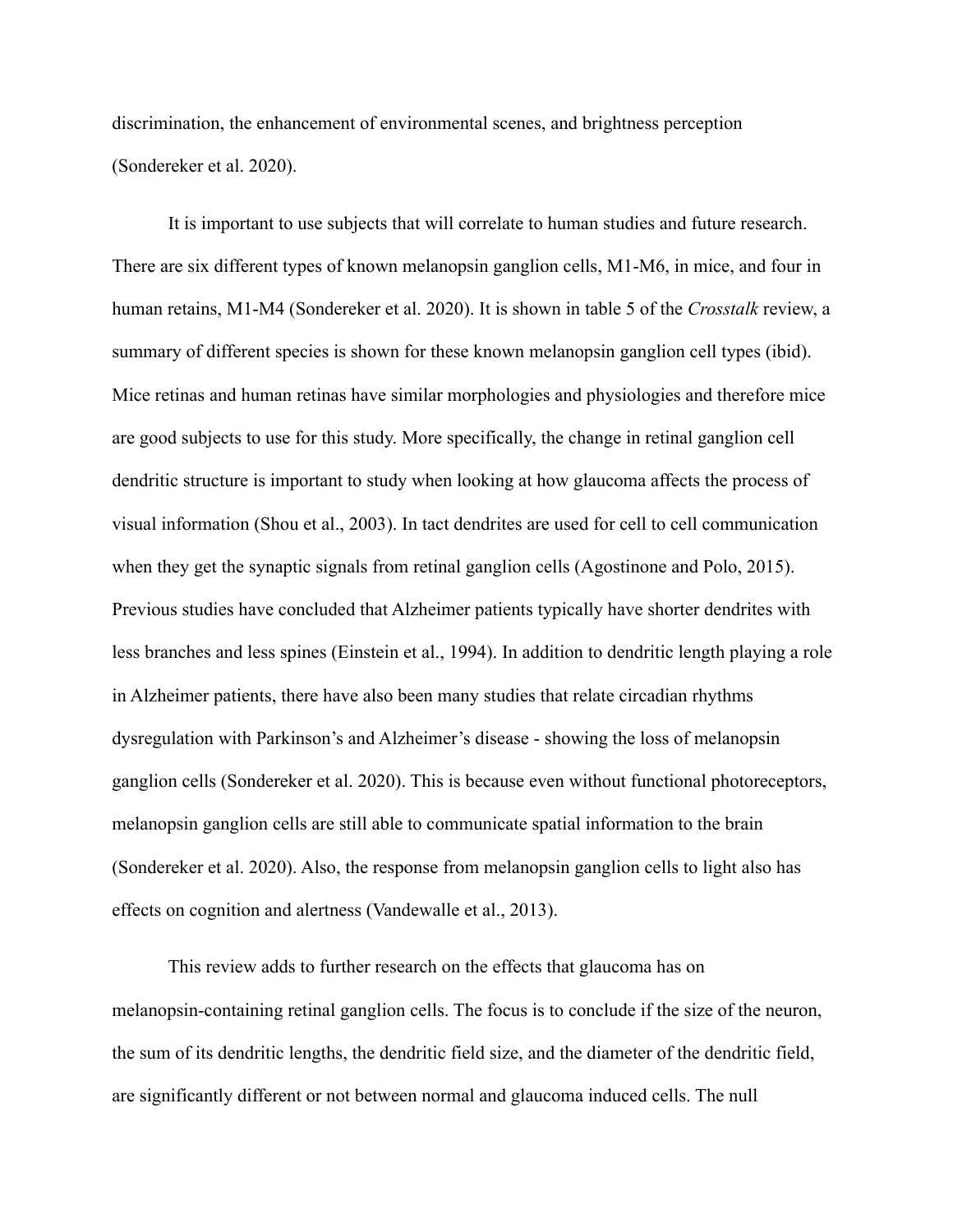hypothesis would be that there is no difference in the means between normal and glaucoma affected mice; the alternative hypothesis would be that there is a difference in the means between normal and glaucoma affected mice.

#### **Methods**

The mice used for all of these experiments - and kept in Akrons vivarium - were C57BL/6N mice, wild-type male and female (Sondereker, et al. 2017). Prior to this tracing experiment, the mice retina's were then extracted and prepared using dissection. There were control and experimental mice retinas. The experimental mice retinas were induced with glaucoma. The control mice retinas were ages 3 months, 5 months, and 7 months; the control mice retinas were ages 2 months, 4 months, and 6 months. There were also three different retinas (retina one, retina two, and retina three), each one sectioned into four quadrants (dorsal, ventral, nasal, temporal). This experiment used the control/normal mice retina from age 7 months, retina two, and the dorsal quadrant. The experimental/glaucoma induced mice retina that was used was age 6 months, retina two, and the dorsal quadrant. Twenty retina's were chosen from each group and traced using Fiji computer imaging. Data for soma size, total dendritic length, dendritic field size, and dendritic field diameter was collected using the software and then it was maintained in a mass google sheet spreadsheet. Graphpad was used to run normality tests for the data collected and StatCrunch was used to run non parametric tests (abnormal distribution) and two-sample t tests (normal distribution) for data analysis and interpretation.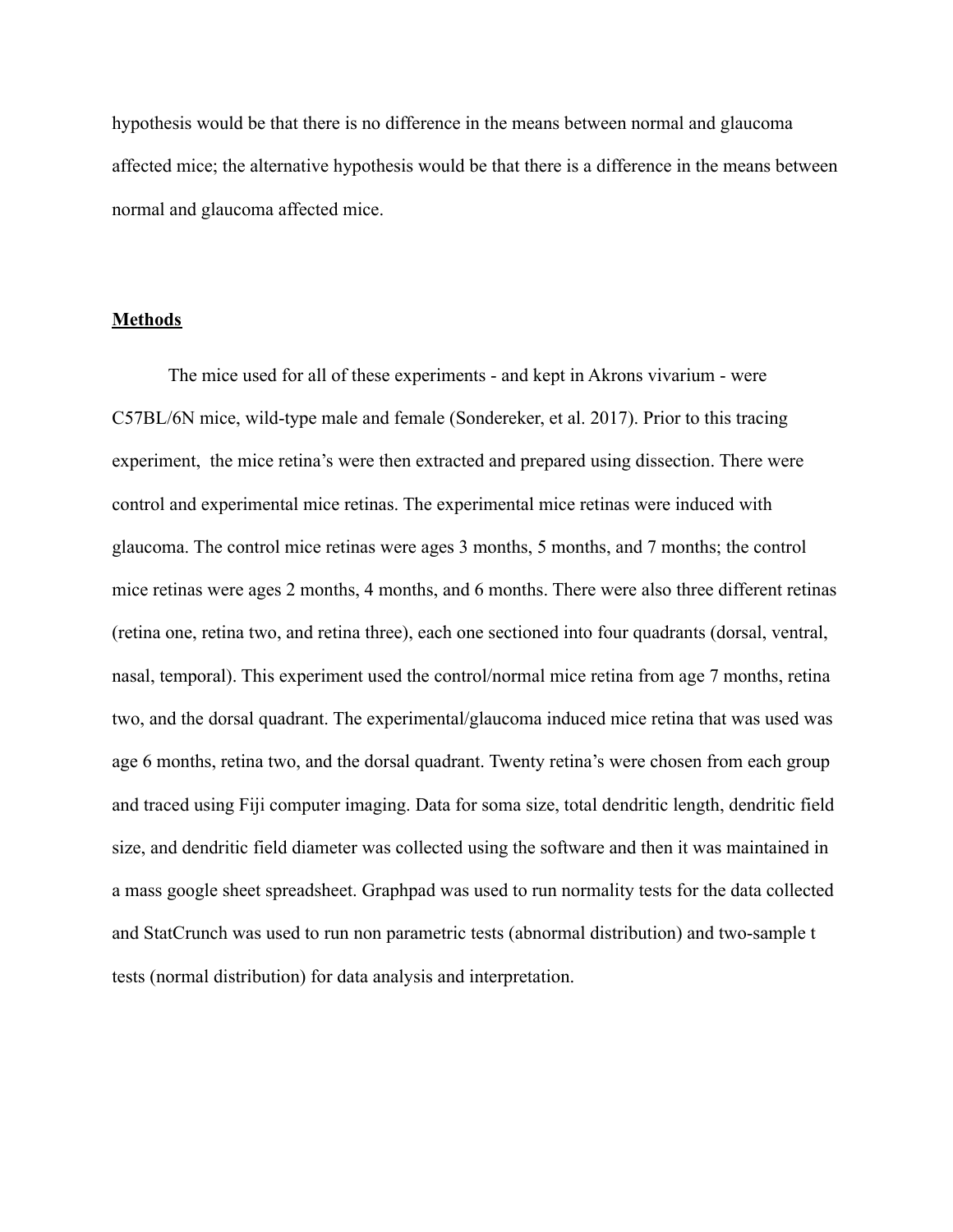# **Results**



**Figure 1:** Tracing of a normal melanopsin retinal ganglion cell.



**Figure 2:** Tracing of a glaucoma affected melanopsin retinal ganglion cell.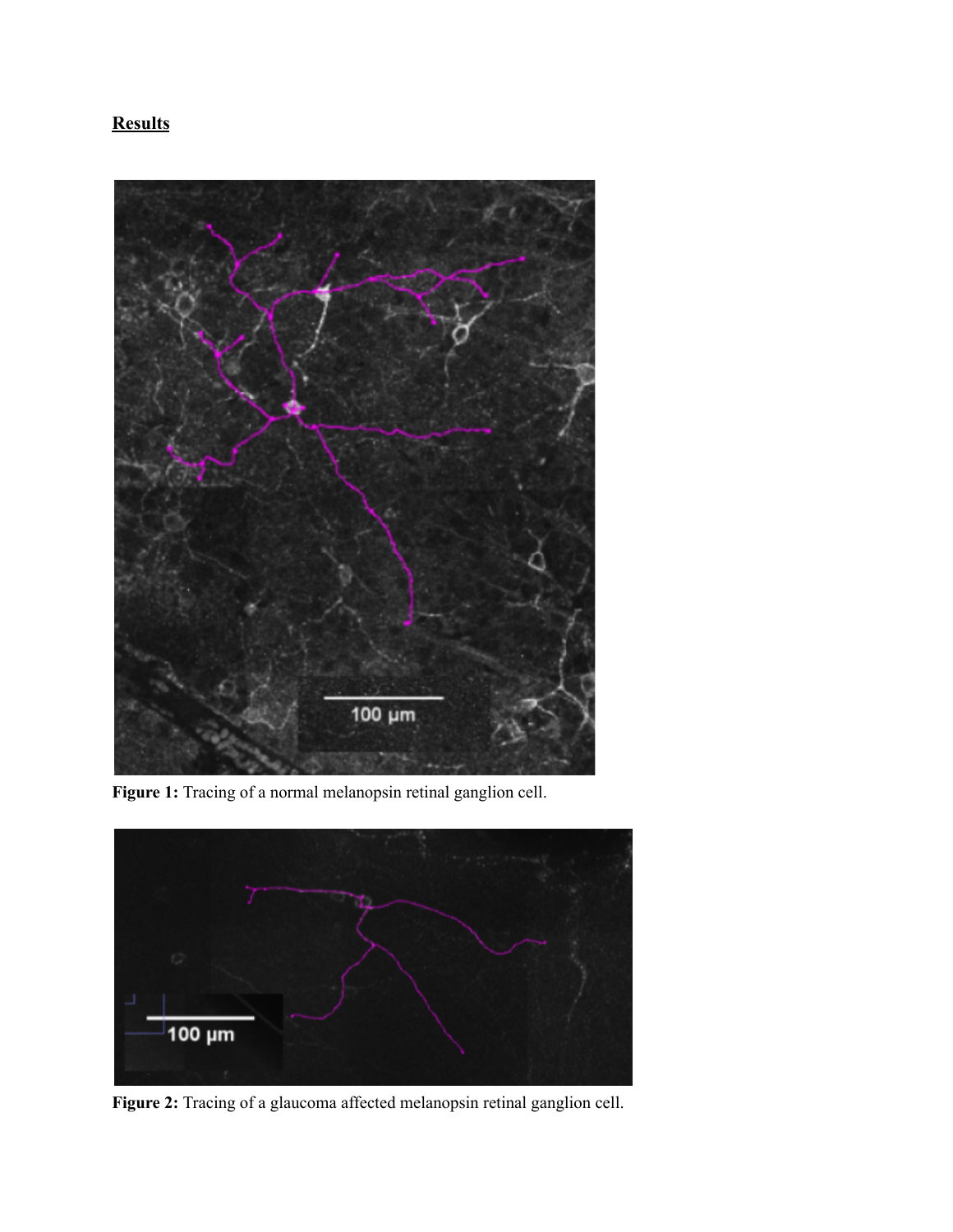|                  |                  | <b>Normal</b>          | Glaucoma | <b>Normal</b> | Glaucoma                                                        | <b>Normal</b>   | Glaucoma               |
|------------------|------------------|------------------------|----------|---------------|-----------------------------------------------------------------|-----------------|------------------------|
| <b>Normal</b>    | Glaucoma         | <b>Total Dendritic</b> |          |               | Total Dendritic Dendritic Field Dendritic Field Dendritic Field |                 | <b>Dendritic Field</b> |
| <b>Soma Size</b> | <b>Soma Size</b> | Length                 | Length   | <b>Size</b>   | <b>Size</b>                                                     | <b>Diameter</b> | <b>Diameter</b>        |
| 12.581           | 14.645           | 732.070                | 653.069  | 20621.332     | 27395.630                                                       | 162.037         | 186.765                |
| 13.489           | 11.815           | 1057.519               | 525.582  | 36567.118     | 6735.276                                                        | 215.775         | 92.605                 |
| 13.232           | 13.609           | 850.259                | 227.091  | 20836.108     | 2182.206                                                        | 162.878         | 52.711                 |
| 12.410           | 12.586           | 723.379                | 394.208  | 19413.215     | 9490.739                                                        | 157.219         | 109.927                |
| 13.945           | 15.180           | 624.704                | 423.581  | 11501.561     | 10549.116                                                       | 121.013         | 115.895                |
| 23.802           | 12.496           | 1520.630               | 289.260  | 46200.728     | 4775.026                                                        | 242.538         | 77.973                 |
| 18.406           | 13.254           | 971.858                | 290.609  | 32632.154     | 5616.29                                                         | 203.835         | 84.563                 |
| 13.400           | 14.797           | 945.680                | 414.863  | 24524.766     | 9901.561                                                        | 176.709         | 112.281                |
| 16.129           | 14.828           | 772.621                | 439.899  | 19221.54      | 7495.734                                                        | 156.440         | 97.693                 |
| 15.820           | 10.951           | 820.006                | 473.999  | 19329.657     | 9285.016                                                        | 156.880         | 108.729                |
| 12.060           | 13.733           | 816.473                | 490.816  | 27201.457     | 15034.651                                                       | 186.102         | 138.357                |
| 11.959           | 14.709           | 792.682                | 702.790  | 23035.068     | 14092.092                                                       | 171.258         | 133.950                |
| 13.824           | 12.318           | 652.392                | 255.318  | 27560.562     | 2576.691                                                        | 187.326         | 57.278                 |
| 15.816           | 10.950           | 447.621                | 383.978  | 8043.600      | 11021.748                                                       | 101.120         | 118.462                |
| 14.417           | 8.752            | 627.980                | 839.910  | 13190.531     | 29910.718                                                       | 129.594         | 195.150                |
| 12.639           | 8.560            | 959.774                | 370.510  | 30941.831     | 5827.784                                                        | 198.485         | 86.140                 |
| 12.055           | 10.670           | 616.687                | 500.499  | 14542.144     | 11472.841                                                       | 136.072         | 120.862                |
| 13.535           | 8.538            | 1163.147               | 500.569  | 41841.519     | 10726.015                                                       | 230.812         | 116.862                |
| 12.146           | 11.119           | 852.770                | 503.235  | 24264.100     | 12521.956                                                       | 175.767         | 126.267                |
| 13.917           | 11.631           | 539.140                | 515.198  | 13079.292     | 16342.352                                                       | 129.047         | 144.249                |

**Table 1:** Raw data collected from Fiji computer imaging software. (All rounded to three decimal places)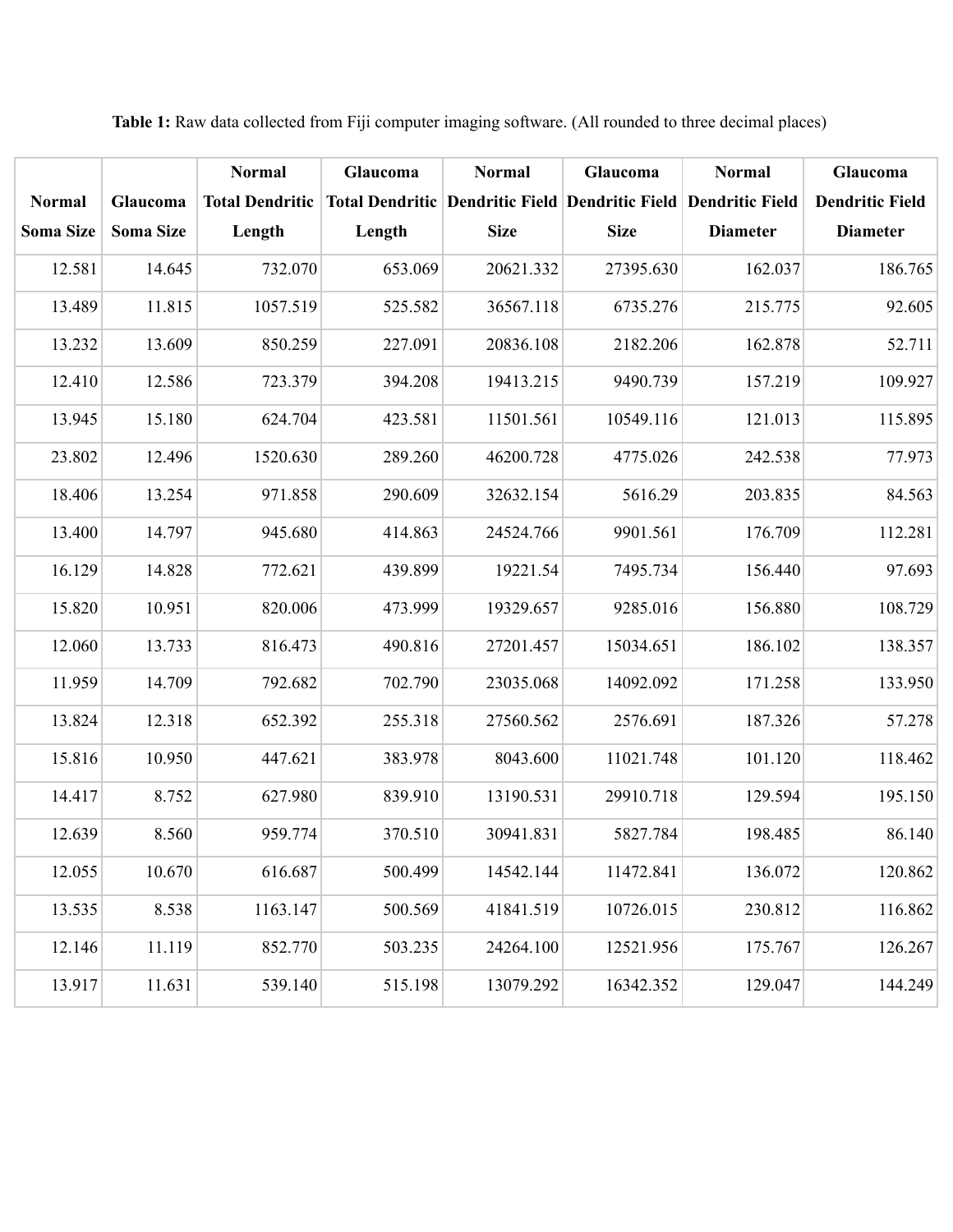|                       |                 |                            | <b>Normal</b> | Glaucoma                                           | <b>Normal</b>     | Glaucoma          | <b>Normal</b>   | Glaucoma                               |
|-----------------------|-----------------|----------------------------|---------------|----------------------------------------------------|-------------------|-------------------|-----------------|----------------------------------------|
|                       | <b>Normal</b>   |                            |               | Glaucoma Total Dendritic Total Dendritic Dendritic |                   | <b>Dendritic</b>  |                 | <b>Dendritic Field Dendritic Field</b> |
| Col. title            |                 | Soma Size Soma Size Length |               | Length                                             | <b>Field Size</b> | <b>Field Size</b> | <b>Diameter</b> | <b>Diameter</b>                        |
| Mean                  | 14.279          | 12.261                     | 824.369       | 459.749                                            | 23727.414         | 11147.672         | 170.049         | 113.836                                |
|                       |                 |                            |               |                                                    |                   |                   |                 |                                        |
| <b>Standard</b>       |                 |                            | 241.39        | 150.45                                             | 10100             | 7120.3            |                 | 36.056                                 |
| deviation (SD)        | 2.793           | 2.131                      |               |                                                    |                   |                   | 36.905          |                                        |
| Sample size           |                 |                            |               |                                                    |                   |                   |                 |                                        |
| (N)                   | 20              | 20                         | 20            | 20                                                 | 20                | 20                | 20              | 20                                     |
|                       |                 |                            |               |                                                    |                   |                   |                 |                                        |
| Std. error of         |                 |                            |               |                                                    |                   |                   |                 |                                        |
| mean(SEM)             | 0.6246          | 0.4766                     | 53.976        | 33.642                                             | 2258.3            | 1592.2            | 8.252           | 8.062                                  |
| Lower 95%             |                 |                            |               |                                                    |                   |                   |                 |                                        |
| conf. limit           | 12.972          | 11.264                     | 711.4         | 389.34                                             | 19001             | 7815.3            | 152.78          | 96.962                                 |
| Upper 95%             |                 |                            |               |                                                    |                   |                   |                 |                                        |
| conf. limit           | 15.586          | 13.259                     | 937.34        | 530.16                                             | 28454             | 14480             | 187.32          | 130.71                                 |
|                       |                 |                            |               |                                                    |                   |                   |                 |                                        |
| <b>Minimum</b>        | 11.959          | 8.538                      | 447.62        | 227.09                                             | 8043.6            | 2182.2            | 101.2           | 52.711                                 |
| Median (50th          |                 |                            |               |                                                    |                   |                   |                 |                                        |
| percentile)           | 13.512          | 12.407                     | 804.58        | 456.95                                             | 21936             | 10225             | 167.07          | 114.09                                 |
| <b>Maximum</b>        | 23.802          | 15.18                      | 1520.6        | 839.91                                             | 46201             | 29911             | 242.54          | 195.15                                 |
|                       |                 |                            |               |                                                    |                   |                   |                 |                                        |
| Normality test        |                 |                            |               |                                                    |                   |                   |                 |                                        |
| <b>KS</b>             | 0.2476          | 0.1183                     | 0.1532        | 0.1809                                             | 0.1185            | 0.1818            | 0.1062          | 0.1228                                 |
| <b>Normality test</b> |                 |                            |               |                                                    |                   |                   |                 |                                        |
| P value               | $0.0023$ > 0.10 |                            | >0.10         | $0.0855$ > 0.10                                    |                   | $0.0821$ > 0.10   |                 | >0.10                                  |
| <b>Passed</b>         |                 |                            |               |                                                    |                   |                   |                 |                                        |
| normality             |                 |                            |               |                                                    |                   |                   |                 |                                        |
| test?                 | N <sub>o</sub>  | Yes                        | Yes           | Yes                                                | Yes               | Yes               | Yes             | Yes                                    |

**Table 2:** GraphPad table showing the statistical breakdown of the tested groups to see if the results were normally distributed (passed the normality test or not).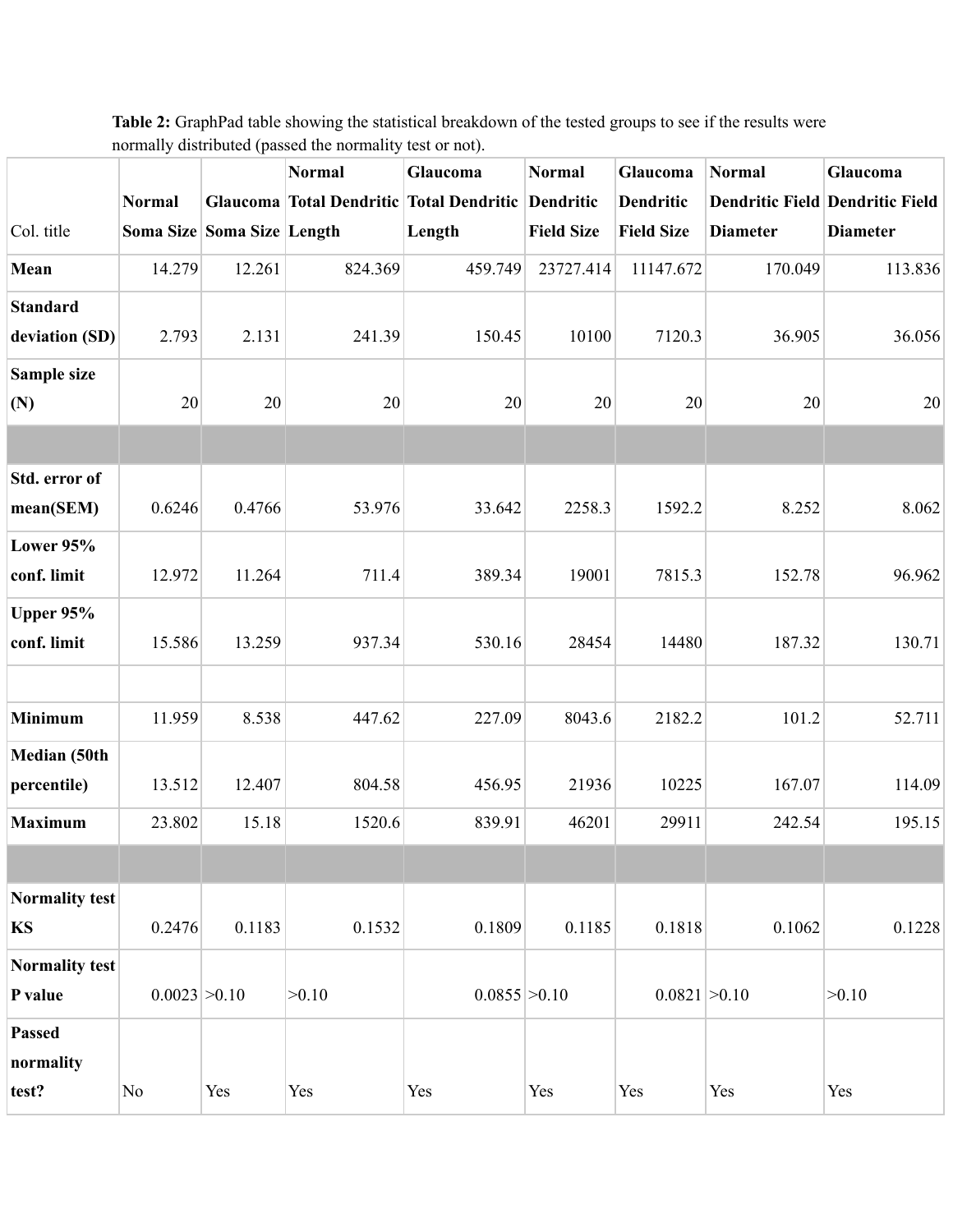**Table 3:** Non parametric hypothesis test result comparing normal soma size and glaucoma affected soma size.

| Variable                                 | n  | n for test |        | Median Est.   Wilcoxon Stat.   P-value |        | ∣ Method |
|------------------------------------------|----|------------|--------|----------------------------------------|--------|----------|
| Normal Soma Size -<br>Glaucoma Soma Size | 20 | 20         | 1.7655 | 164                                    | 0.0266 | Exact    |

**Table 4:** Two-sample t test hypothesis result comparing normal total dendritic length  $(\mu_1)$  and glaucoma affected total dendritic length  $(\mu_2)$ .

| <b>Difference</b> | <b>Sample Diff.</b> | Std. Err. | DF        | <b>T-Stat</b> | P-value       |
|-------------------|---------------------|-----------|-----------|---------------|---------------|
| $\mu_1 - \mu_2$   | 364.62024           | 63.602011 | 31.826123 | 5.7328414     | $\leq 0.0001$ |

**Table 5:** Two-sample t test hypothesis result comparing normal dendritic field size  $(\mu_1)$  and glaucoma affected dendritic field size  $(\mu_2)$ .

| <b>Difference</b> | <b>Sample Diff.</b> | Std. Err. | DF        | <b>T-Stat</b> | P-value  |
|-------------------|---------------------|-----------|-----------|---------------|----------|
| $\mu_1 - \mu_2$   | 12579.742           | 2763.1552 | 34.145792 | 4.552673      | < 0.0001 |

**Table 6:** Two-sample t test hypothesis result comparing normal dendritic field diameter  $(\mu_1)$  and glaucoma affected dendritic field diameter  $(\mu_2)$ .

| <b>Difference</b> | <b>Sample Diff.</b> | Std. Err. | DF       | <b>T-Stat</b> | P-value       |
|-------------------|---------------------|-----------|----------|---------------|---------------|
| $\mu_1 - \mu_2$   | 56.213338           | 11.536969 | 37 97941 | 4.8724528     | $\leq 0.0001$ |

The results on how glaucoma affects melanopsin-containing ganglion cells and their dendritic structure are demonstrated based on the statistical analysis of the data collected. **Figure 1** and **Figure 2** show an example of a tracing for melanopsin retinal ganglion cells not affected by glaucoma and affected by glaucoma. **Table 1** presents all of the raw data collected from tracing. **Table 2** shows that all of the tested groups were normally distributed (passed the normality test) except for the normal soma size group. **Table 3** shows the comparison of normal soma size and glaucoma affected soma size to have a p-value of 0.0266. It also showed the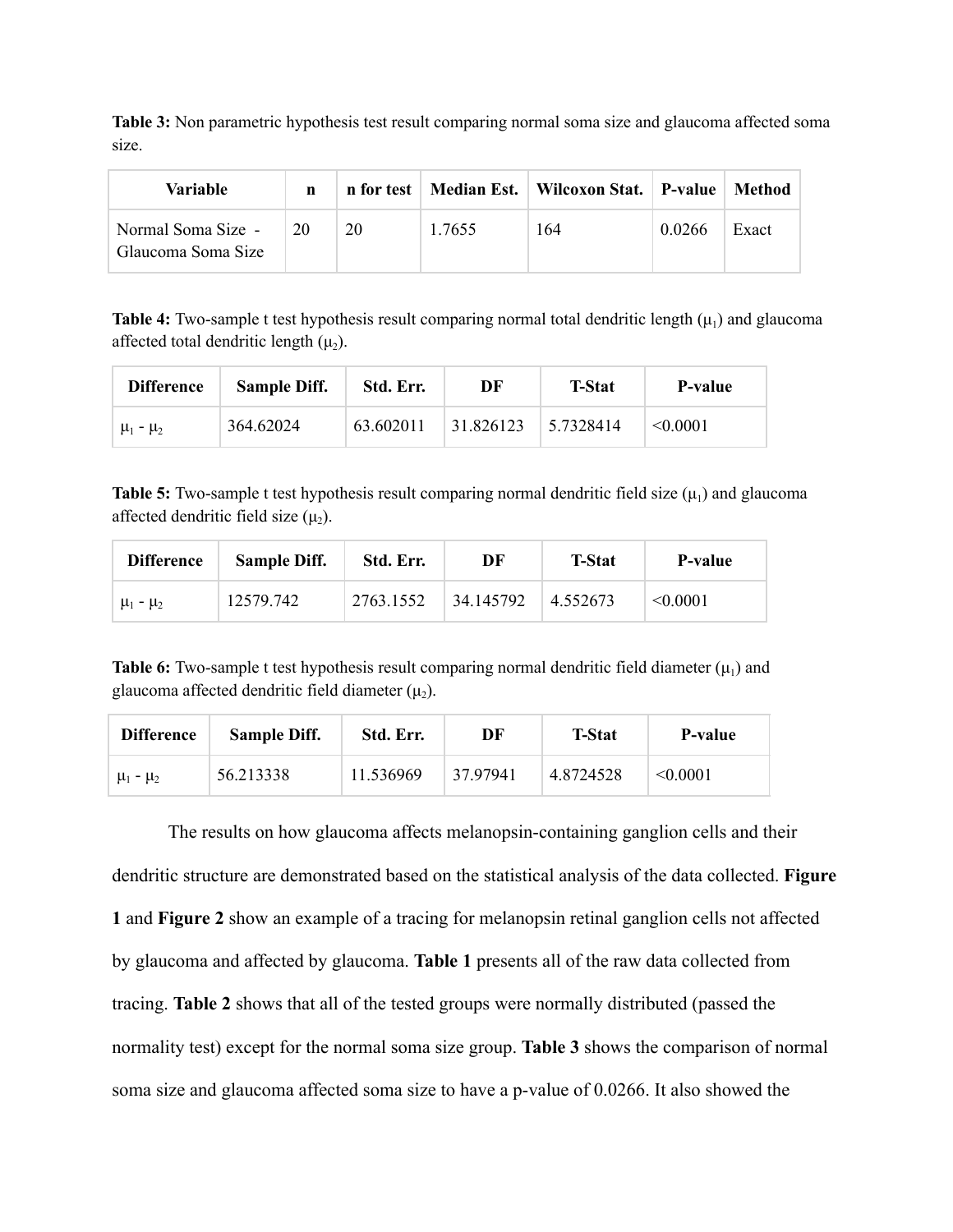difference in median estimate as 1.7655. **Table 4** shows the comparison of normal total dendritic length and glaucoma affected total dendritic length to have a p-value of <0.0001. It also showed the mean sample difference between groups to be 364.62024 with a standard error of 63.602011. **Table 5** shows the comparison of normal dendritic field size and glaucoma affected dendritic field size to have a p-value of <0.0001. It also showed the mean sample difference between groups to be 12579.742 with a standard error of 2763.1552. **Table 6** shows the comparison of normal dendritic field diameter and glaucoma affected dendritic field diameter to have a p-value of <0.0001. It also showed the mean sample difference between groups to be 56.213338 with a standard error of 11.53696. The sample size was  $n = 20$  for each group.

### **Discussion:**

Soma size, total dendritic length, dendritic field size, and dendritic field diameter measurements were collected for mice retina's with and without glaucoma to see if glaucoma had a significant effect on dendritic structure of melanopsin retinal ganglion cells. The null hypothesis stated that there is no difference in the means between normal and glaucoma affected mice; the alternative hypothesis stated that there is a difference in the means between normal and glaucoma affected mice. In every statistical comparison between normal and glaucoma affected groups, the p-value was less than 0.05. This strongly indicates that the null hypothesis should be rejected. Meaning, there is a significant difference in the means between normal and glaucoma affected mice. In addition, the difference in median estimate (**Table 3)** as well as the mean sample differences (**Table 4-6**) for each group (normal minus glaucoma) were all positive values. This demonstrates that overall, glaucoma affected cell soma size, total dendritic length, dendritic field size, and dendritic field diameter, were smaller than normal cell soma size, total dendritic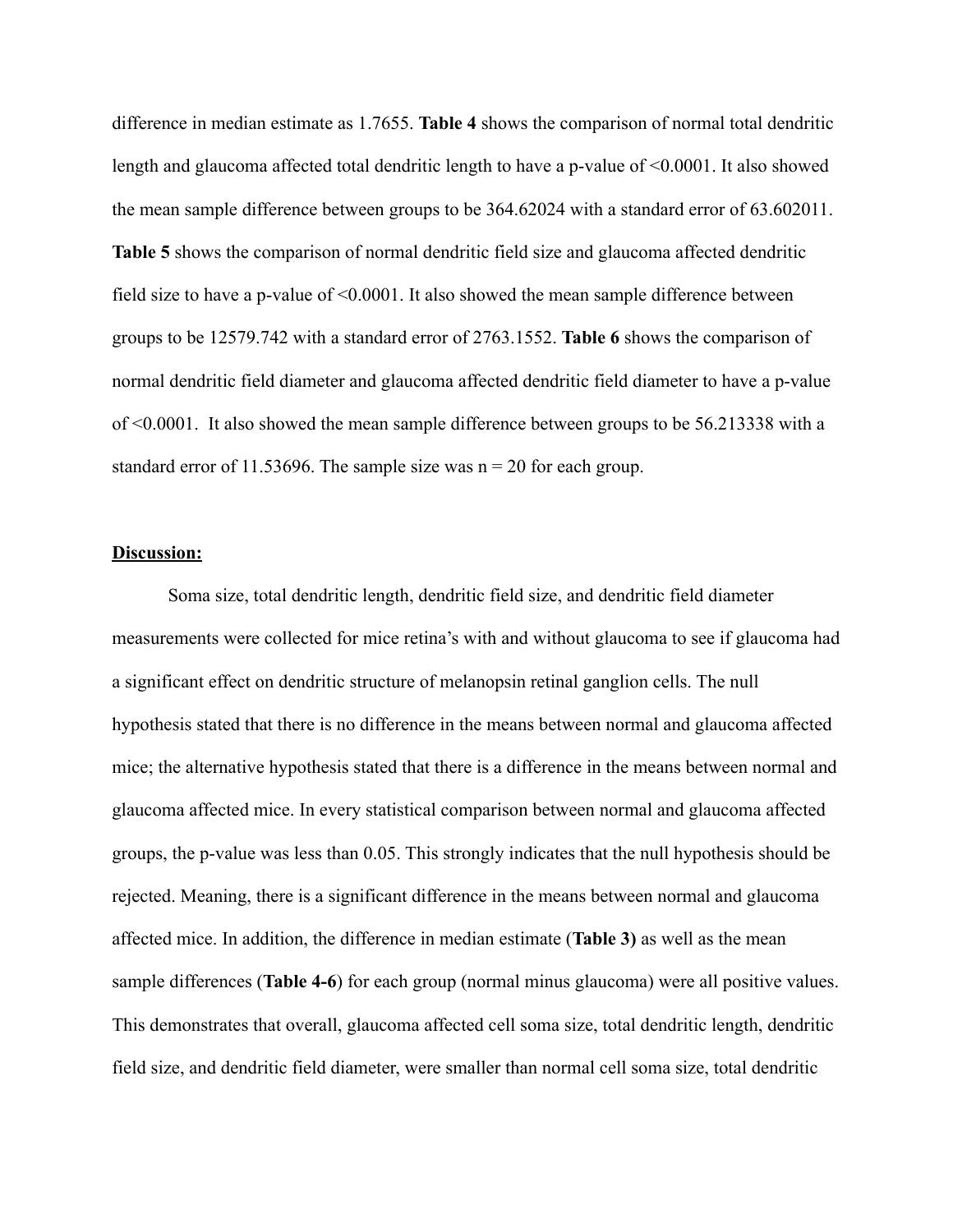length, dendritic field size, and dendritic field diameter. Glaucoma definitely has a considerable role in regards to the effect it has on melanopsin-containing retinal ganglion cells. However, it is still a large study point to continue research and further experiments to better explain and understand how this plays a role with circadian rhythm dysregulation and neurodegenerative diseases like Alzheimers.

Circadian rhythms are important in the eye when it comes to treating any problems within the eye as well as maintaining homeostasis (Martinez-Aguila et al., 2021). The system is within the suprachiasmatic nucleus (SCN) in the hypothalamus of the brain (Coogan et al., 2013). Melanopsin is a molecule that is involved in circadian rhythms - so when melanopsin ganglion cells are damaged due to glaucoma, there could be a problem in this cycle (Martinez-Aguila et al., 2021). However, there have been studies to show that even blind people could still have a regular circadian rhythm cycle, waking up and sleeping in sync with the environment (Do, 2019). The photoreceptors are needed primarily for the visual processing pathway, but aid in one's circadian rhythm cycle with the melanopsin. To explain how one could still have a functional circadian rhythm with damaged melanopsin-containing retinal ganglion cells could be that enough photoreceptors would be present to still bear simple functions, but just not bear the conscious perception aspect (Do, 2019). The severity of the damage in the melanopsin ganglion cells, drives the severity of dysregulation in circadian rhythms, which in turn play a huge role in neurodegenerative diseases like Alzheimers for example.

Alzheimer's disease is progressive neurodegenerative disease where memory and mental functions are impaired. When there are alterations in the SCN, it leads to disturbances in circadian rhythm cycles (Coogan et al., 2013). Studies have shown that in Alzheimer's patients, alterations in the SCN and disturbances in the circadian rhythm cycles are significant (Coogan et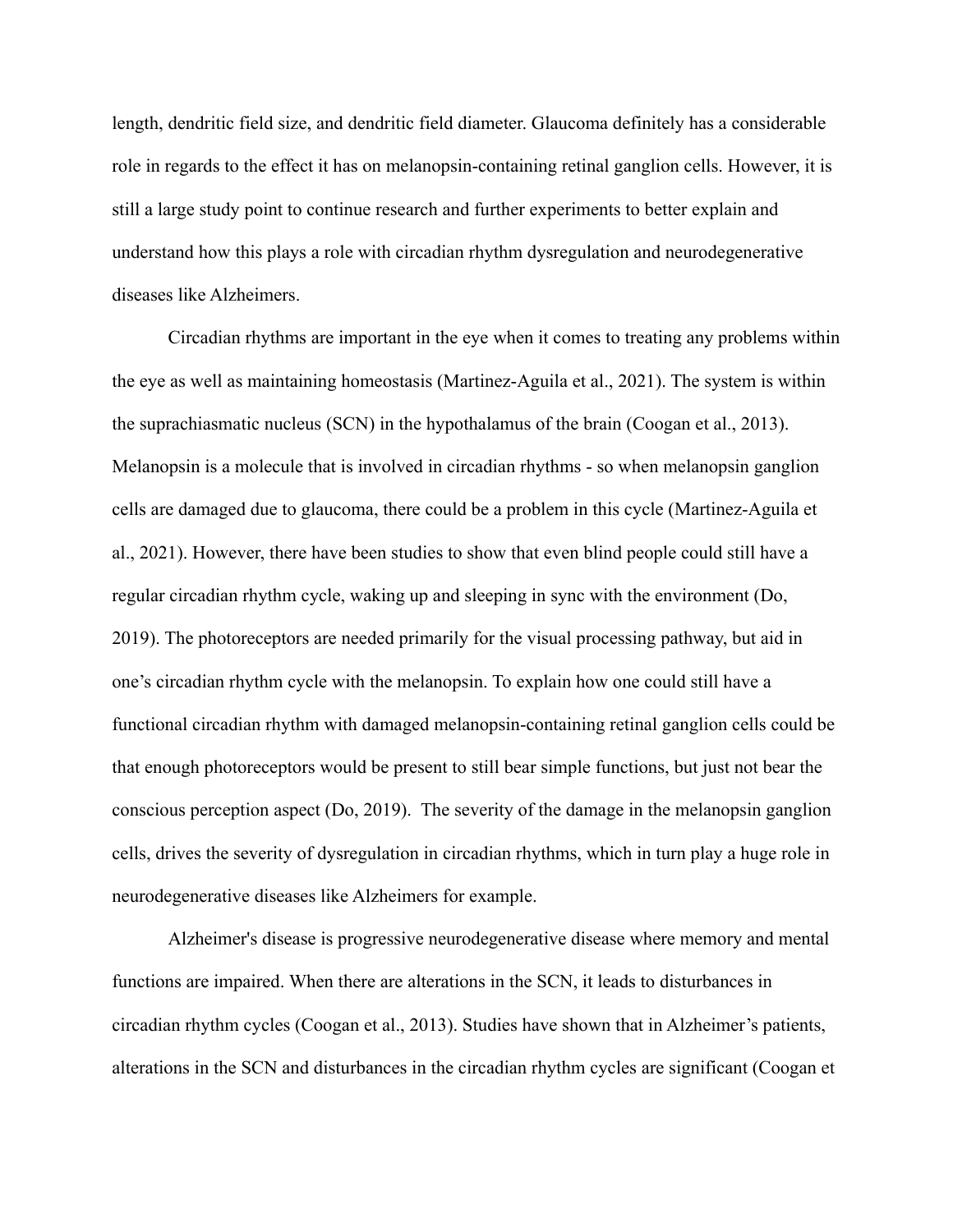al., 2013). Alzheimer patients have also been studied to generally have shorter dendrites (Einstein et al., 1994). Strong dendritic structure is important because they increase surface area in order to create a larger storage capacity for learning and memory (Wu et al., 2019). It was shown in the results that glaucoma had a significant effect on dendritic length, field size, and field diameter. Knowing that dendritic structure affects signaling, learning, and memory processes, it supports the literature that shorter dendritic structure is associated with Alzheimer disease and glaucoma is a factor in altering that (Wu et al., 2019).

Furthermore, the results of this experiment supported the hypothesis that there is a difference in the means between normal and glaucoma affected mice and that glaucoma has a significant effect on melanopsin-containing retinal ganglion cells. This study will help further support research behind glaucoma effects on circadian rhythms and Alzheimer disease. However, more experiments and more research can still be done to see how glaucoma affects other types of retinal ganglion cells - not just melanopsin-containing photoreceptors - neurodegenerative diseases, overall health, basic cognitive functions, and types of visions in the retina.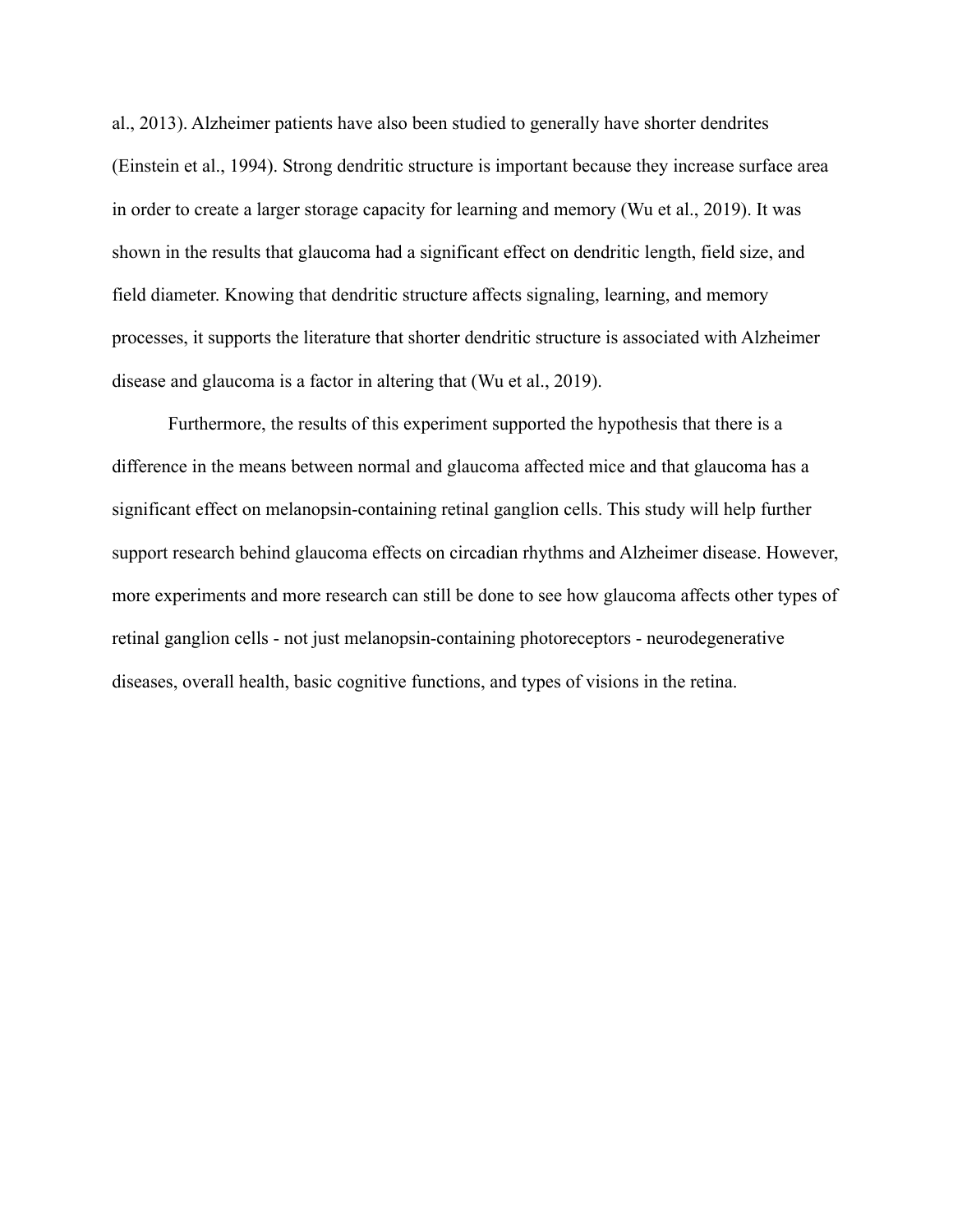### References

- Agostinone, J., and A.D. Polo. 2015. Retinal ganglion cell dendrite pathology and synapse loss: Implications for glaucoma. Prog. Brain. Res. 220:199-216. doi: 10.1016/bs.pbr.2015.04.012.
- Claes, M., L.D. Groef, and L. Moons. 2019. Target-derived neurotrophic factor deprivation puts retinal ganglion cells on death row: Cold hard evidence and caveats. Int. J. Mol. Sci. 20(17): 4314. <https://doi.org/10.3390/ijms20174314>
- Coogan, A.N., B. Schutova, S. Husung, K. Furczyk, B.T. Baune, P. Kropp, F. Habler, J. Thome. 2013. The circadian system in Alzheimer's disease: Disturbances, mechanisms, and opportunities. Biol. Psychiatry. 74(5): 333-339. <https://doi.org/10.1016/j.biopsych.2012.11.021>
- Do, M.T. 2019. Melanopsin and the intrinsically photosensitive retinal ganglion cells: Biophysics to behavior. JOURNAL? 104(2): 205-226. <https://doi.org/10.1016/j.neuron.2019.07.016>
- Einstein, G., R. Buranosky, and B.J. Crain. 1994. Dendritic pathology of granule cells in Alzheimer's disease is unrelated to neuritic plaques. J. Neurosci. 14(8): 5077-5088. DOI: [https://doi.org/10.1523/JNEUROSCI.14-08-05077.](https://doi.org/10.1523/JNEUROSCI.14-08-05077)
- Nickells, R.W. 1996. Retinal ganglion cell death in glaucoma: the how, the why, and the maybe. J. Glaucoma. 5:345-356. PMID: 8897235.
- Rollag, M.D., D.M. Berson, and I. Provencio. 2003. Melanopsin, ganglion-cell photoreceptors, and mammalian photoentrainment. J. Biol. Rhythms. 18(3):227-34. Doi: 10.1177/0748730403018003005.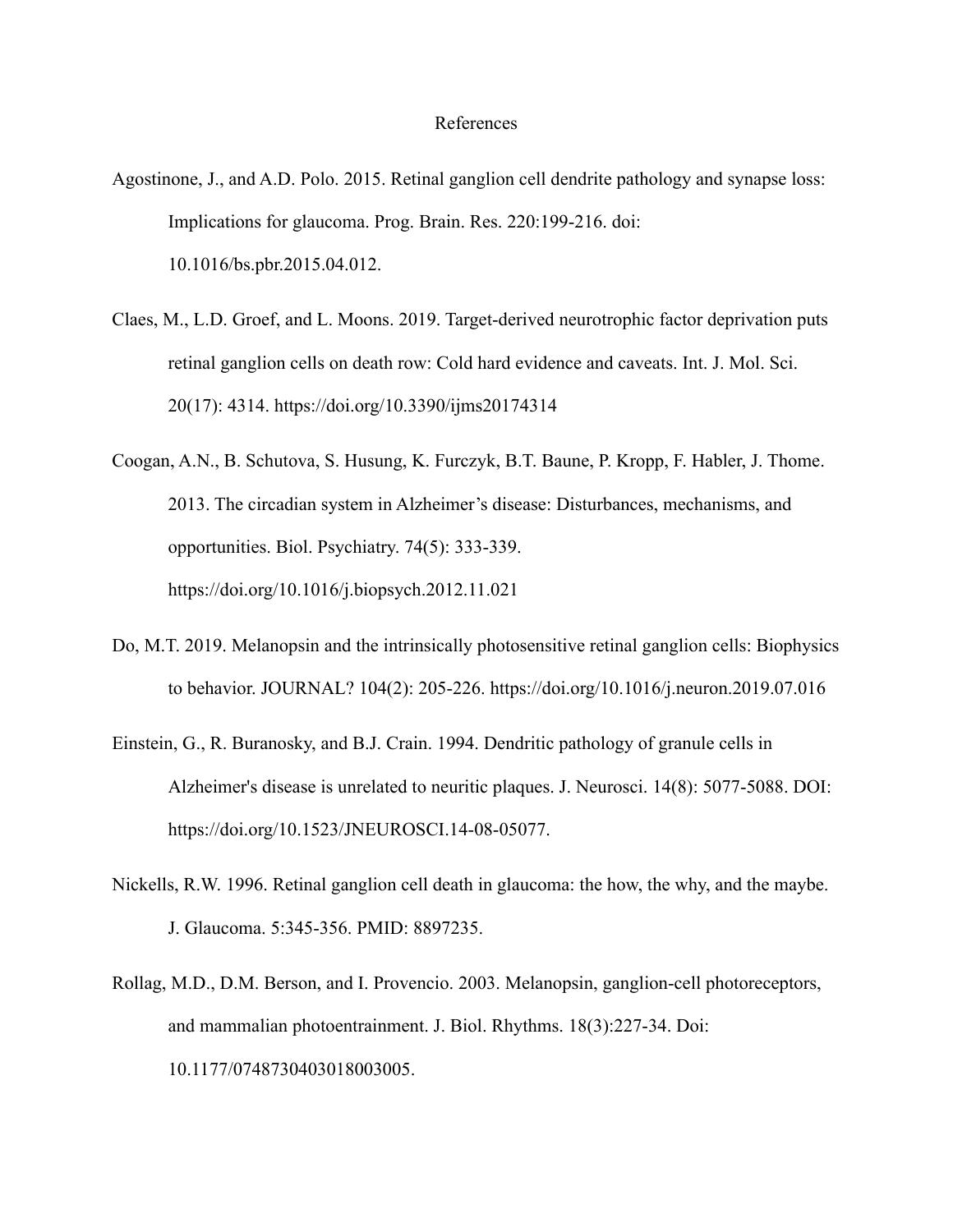- Sanes, J., and R. Masland. 2015. The types of retinal ganglion cells: Current status and implications for neuronal classification. Annu. Rev. Neurosci. 38:221–46. Doi: 10.1146/annurev-neuro-071714-034120.
- Shou, T., J. Liu, W. Wang, Y. Zhou, K. Zhao. 2003. Differential dendritic shrinkage of α and β retinal ganglion cells in cats with chronic glaucoma. Investig. Ophthalmol. Vis. 44: 3005-3010. [https://doi.org/10.1167/iovs.02-0620.](https://doi.org/10.1167/iovs.02-0620)
- Sondereker, K.B., J.R. Onyak, S.W. Islam, C.L. Ross, J.M. Renna. 2017. Melanopsin ganglion cell outer retinal dendrites: Morphologically distinct and asymmetrically distributed in the mouse retina. J. Comp. Neurol. [525\(17\): 3653–3665.](https://www.ncbi.nlm.nih.gov/entrez/eutils/elink.fcgi?dbfrom=pubmed&retmode=ref&cmd=prlinks&id=28758193) doi: [10.1002/cne.24293.](https://dx.doi.org/10.1002%2Fcne.24293)
- Sondereker K.B., M.E. Stabio, and J.M. Renna. 2020. Crosstalk: The diversity of melanopsin ganglion cell types has begun to challenge the canonical divide between imageforming and non-image-forming vision. J Comp Neurol. [528\(12\)](https://onlinelibrary.wiley.com/toc/10969861/2020/528/12): 2044-2067. [https://doi.org/10.1002/cne.24873.](https://doi.org/10.1002/cne.24873)
- Vandewalle, G., O. Collignon, J.T. Hull, V. Daneault, G. Albouy, F. Lepore, C. Phillips, J. Doyon, C.A. Czeisler, M. Dumont, S.W. Lockley, J. Carrier. 2013. Blue light stimulates cognitive brain activity in visually blind individuals. J. Cogn. Neurosci. 25 (12): 2072–2085. [https://doi.org/10.1162/jocn\\_a\\_00450](https://doi.org/10.1162/jocn_a_00450)
- Vision Health Initiative. 2020. Don't let glaucoma steal your sight! Centers for Disease Control and Prevention. [https://www.cdc.gov/visionhealth/resources/features/glaucoma](https://www.cdc.gov/visionhealth/resources/features/glaucoma-awareness)[awareness](https://www.cdc.gov/visionhealth/resources/features/glaucoma-awareness)html#:~:text=About%203%20million%20Americans%20have,know%20they% 20have%20the%20disease.